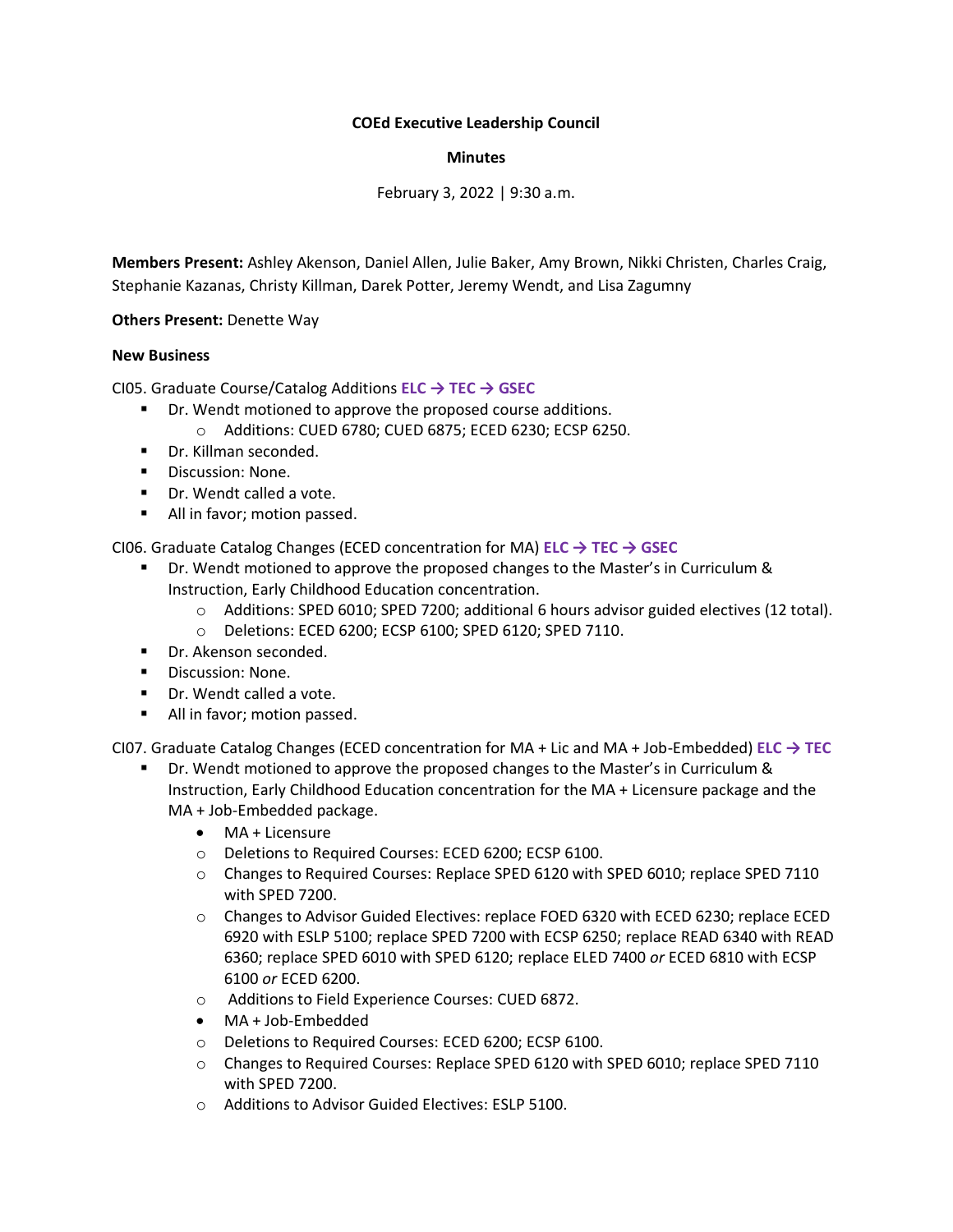- o Changes to Advisor Guided Electives: Replace SPED 5200 with SPED 6120.
- o Additions to Field Experience Courses: CUED 6872.
- Dr. Zagumny seconded.
- Discussion: None.
- Dr. Wendt called a vote.
- All in favor; motion passed.

CI08. Undergraduate Course/Catalog Changes **ELC → TEC → UCC**

- Dr. Wendt motioned to approve the proposed course additions and changes.
	- o Additions: CUED 4780; ECED 3600; FOED 3850; READ 3315; SPED 4400.
		- o Changes: SPED 3020; SPED 3030; SPED 3050.
- Dr. Akenson seconded.
- Discussion: None.
- Dr. Wendt called a vote.
- All in favor; motion passed.

CI09. Undergraduate Curriculum Changes **ELC → TEC → UCC**

- **•** Dr. Wendt motioned to approve the proposed changes to the following programs:
	- o Early Childhood Practitioner, B.S.;
	- o Multidisciplinary Studies, English as a Second Language Concentration, B.S.;
	- o Special Education Practitioner, B.S.;
	- o Multidisciplinary Studies, Middle School Math, 6-8 Concentration, B.S.;
	- o Multidisciplinary Studies, General Concentration, B.S.;
	- o Special Education, Comprehensive/Interventionist Concentration, B.S.
- Dr. Zagumny seconded.
- Discussion: None.
- Dr. Wendt called a vote.
- All in favor; motion passed.

CI10. Concentration Name Change (Multidisciplinary Studies, General) **ELC → UCC**

- Dr. Wendt motioned to change the Multidisciplinary Studies, General Concentration name to Multidisciplinary Studies Generalist.
- Dr. Zagumny seconded.
- Discussion: None.
- Dr. Wendt called a vote.
- All in favor; motion passed.

CI11. Tenure and Promotion Guidelines for the Department of Curriculum & Instruction **ELC**

- Dr. Wendt motioned to approve the proposed updates to the Tenure and Promotion Guidelines for the Department of Curriculum & Instruction.
- Dr. Akenson seconded.
- Discussion: None.
- Dr. Wendt called a vote.
- All in favor; motion passed.

CI12. Graduate Course/Catalog Additions (Higher Education PhD) **ELC → GSEC**

- Dr. Wendt motioned to approve the proposed course additions.
	- o Additions: HRED 7000; HRED 7010; HRED 7020; HRED 7030; HRED 7040; HRED 7050; HRED 7110; HRED 7120; HRED 7130; HRED 7140; HRED 7210; HRED 7220; HRED 7230; HRED 7240; HRED 7800.